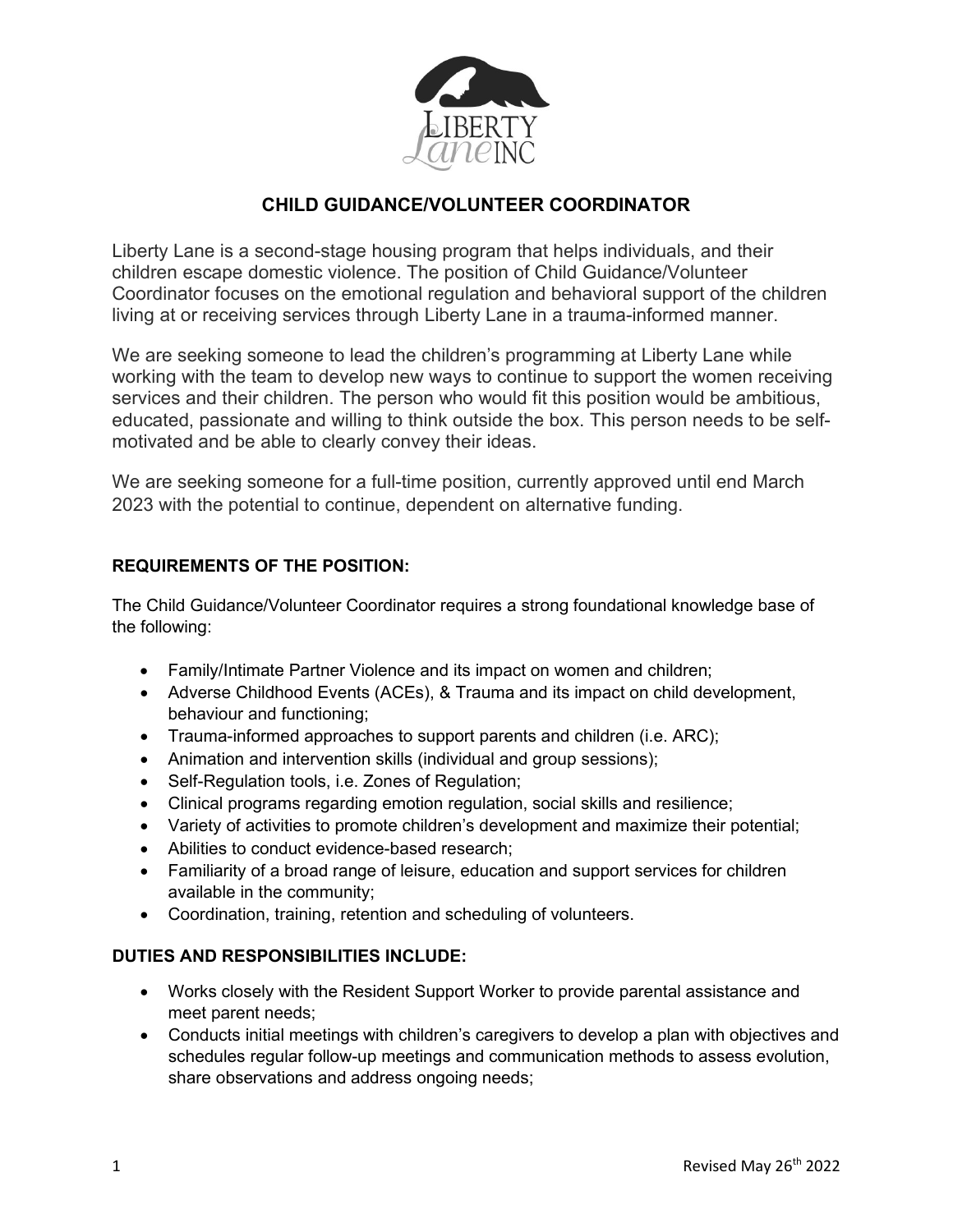

- Plans, implements and is responsible for the daily management of regular children's programs, and activities on-site and in the community to increase mental health and well-being;
- Researches, develops, plans and delivers structured trauma-informed activities to promote social skills, emotion regulation, resilience and general well-being;
- Provides positive interactions, supportive listening, relationship building and practical assistance with children and their parent;
- Provides child care when the parent attends programming, has appointments, requires self-care or when Outreach has requested assistance;
- Develops a safe and supportive environment where children can learn and practice selfregulation skills, coping strategies, communication, problem-solving skills, self-esteem and assertiveness, etc.;
- Assists in the development of healthy relationships and boundaries;
- Ensures the safety and security of all children, residents, staff and volunteers at all times;
- Establishes playroom rules and routine and ensures they are followed and respected;
- Maintains a clean playroom and ensures proper care of the playroom and its equipment.
- Gathers information on external children's programs, activities and camps to promote socialization in the community;
- Trains, manages and schedules volunteers to assist with the provision of programs, activities and child care;
- Maintains statistics on children served and the programs/activities offered;
- Monitors and documents children's progress in programs;
- Understands the legal responsibilities and moral imperative to report suspected child abuse to Child Protection Services;
- Adheres to all Liberty Lane policies and protocols;
- Participates in staff meetings and Professional Development Training as required;
- Other duties as required.

The Child Guidance/Volunteer Coordinator will be responsible to and report to the Executive Director.

### **QUALIFICATIONS:**

### **Education**

Post Secondary diploma/degree in Social Work, Child and Youth Work, Child and Youth Care or a degree/diploma in an unrelated discipline and two years' experience.

### **Experience**

Two years' experience working with children in a Family Violence Intervention/prevention field, social service setting or in a related or relevant field.

### **OTHER**